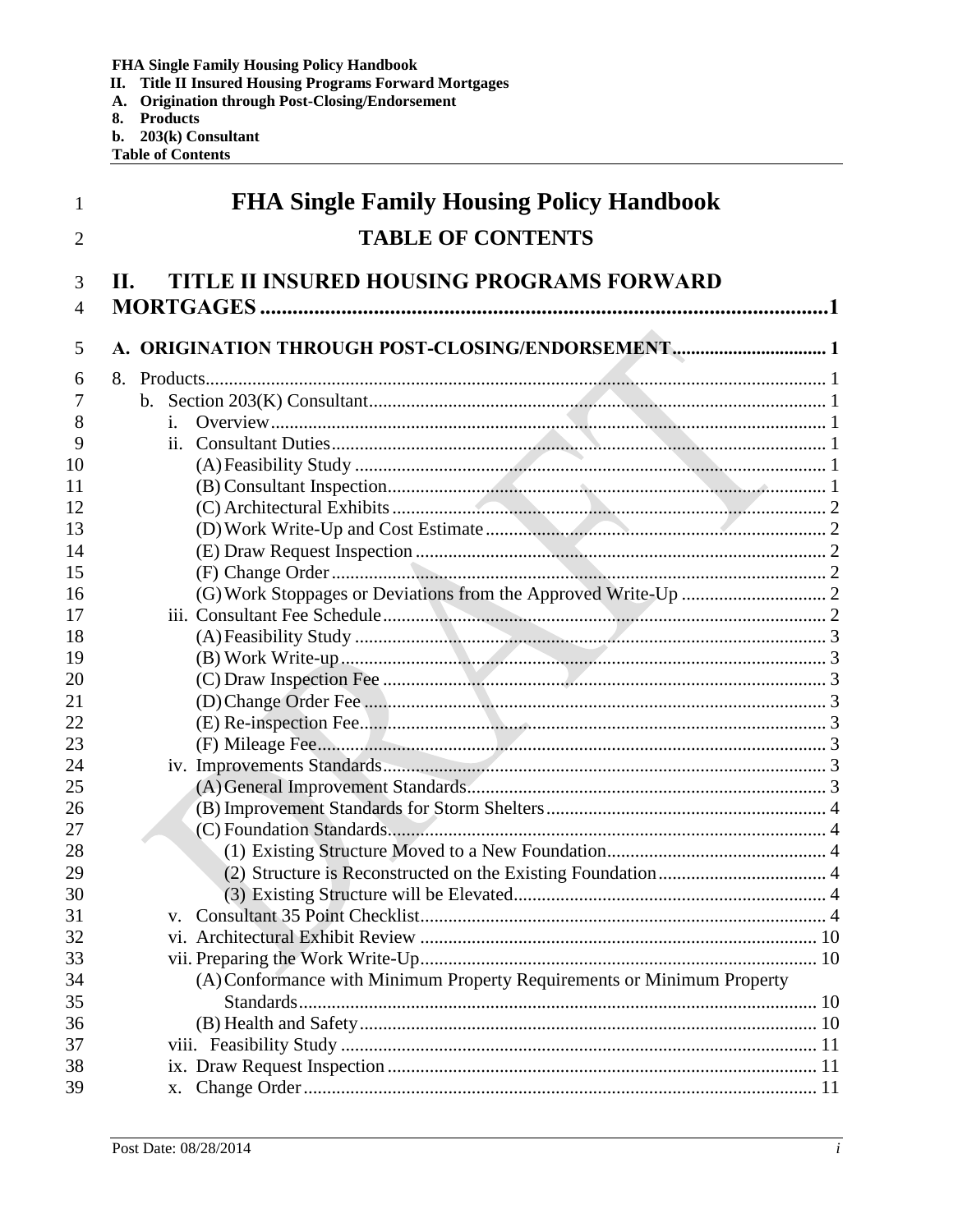- **II. Title II Insured Housing Programs Forward Mortgages**
- **A. Origination through Post-Closing/Endorsement**
- **8. Products**
- **b. 203(k) Consultant**
- **Table of Contents**

| 1              |  |
|----------------|--|
| 2              |  |
| 3              |  |
| $\overline{4}$ |  |
| -5             |  |
| 6              |  |
|                |  |
|                |  |

9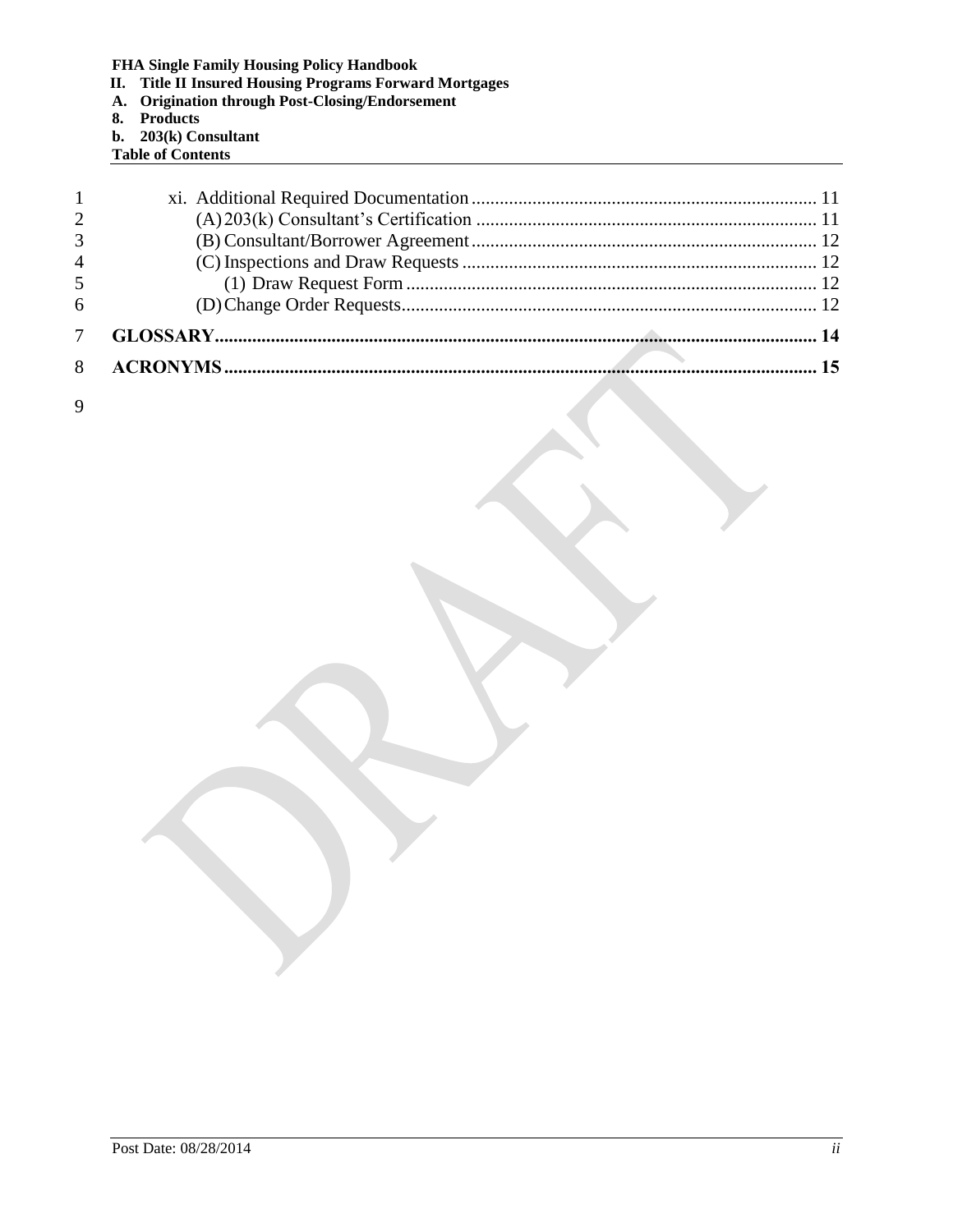- **II. Title II Insured Housing Programs Forward Mortgages**
- **A. Origination through Post-Closing/Endorsement**
- **8. Products**
- **b. 203(k) Consultant**

# <span id="page-2-0"></span> **II. TITLE II INSURED HOUSING PROGRAMS FORWARD MORTGAGES**

## <span id="page-2-1"></span>**A. ORIGINATION THROUGH POST-CLOSING/ENDORSEMENT**

- <span id="page-2-2"></span>**8. Products**
- <span id="page-2-3"></span>**b. Section 203(K) Consultant**
- <span id="page-2-4"></span>**i. Overview**
- A Federal Housing Administration (FHA)-approved 203(k) Consultant is required for all Standard 203(k) mortgages and may be used for Limited 203(k) mortgages. Any consultant performing work on a 203(k) must be listed on the [FHA 203\(k\) Consultant](https://entp.hud.gov/idapp/html/f17cnsltdata.cfm)  [Roster.](https://entp.hud.gov/idapp/html/f17cnsltdata.cfm) The consultant inspects the property and prepares the architectural exhibits, the work write-up and cost estimate.
- For information on how to become an approved 203(k) Consultant, refer to the Doing 13 Business with FHA section.
- <span id="page-2-5"></span>**ii. Consultant Duties**
- The consultant must perform the following duties in accordance with the requirements set forth below.
- <span id="page-2-6"></span>**(A)Feasibility Study**
- If requested by the Borrower or Mortgagee to determine if a project is financially feasible, the consultant must prepare a [Feasibility Study.](#page-12-0)
- <span id="page-2-7"></span>**(B) Consultant Inspection**

The Consultant must inspect the property to ensure:

- **there are no rodents, dry rot, termites and other infestation on the property;**
- **there are no defects that will affect the health and safety of the occupants;**
- **the adequacy of the existing structural, heating, plumbing, electrical and** roofing systems; and
- **the upgrading of the Structure's thermal protection (where necessary).**
- The consultant must prepare a report on the current condition of the property that 28 categorically examines the Structure utilizing the [35 point checklist.](#page-5-5) The report must address any deficiencies that exist and certify the condition of all major systems: electrical, plumbing, heating, roofing and structural.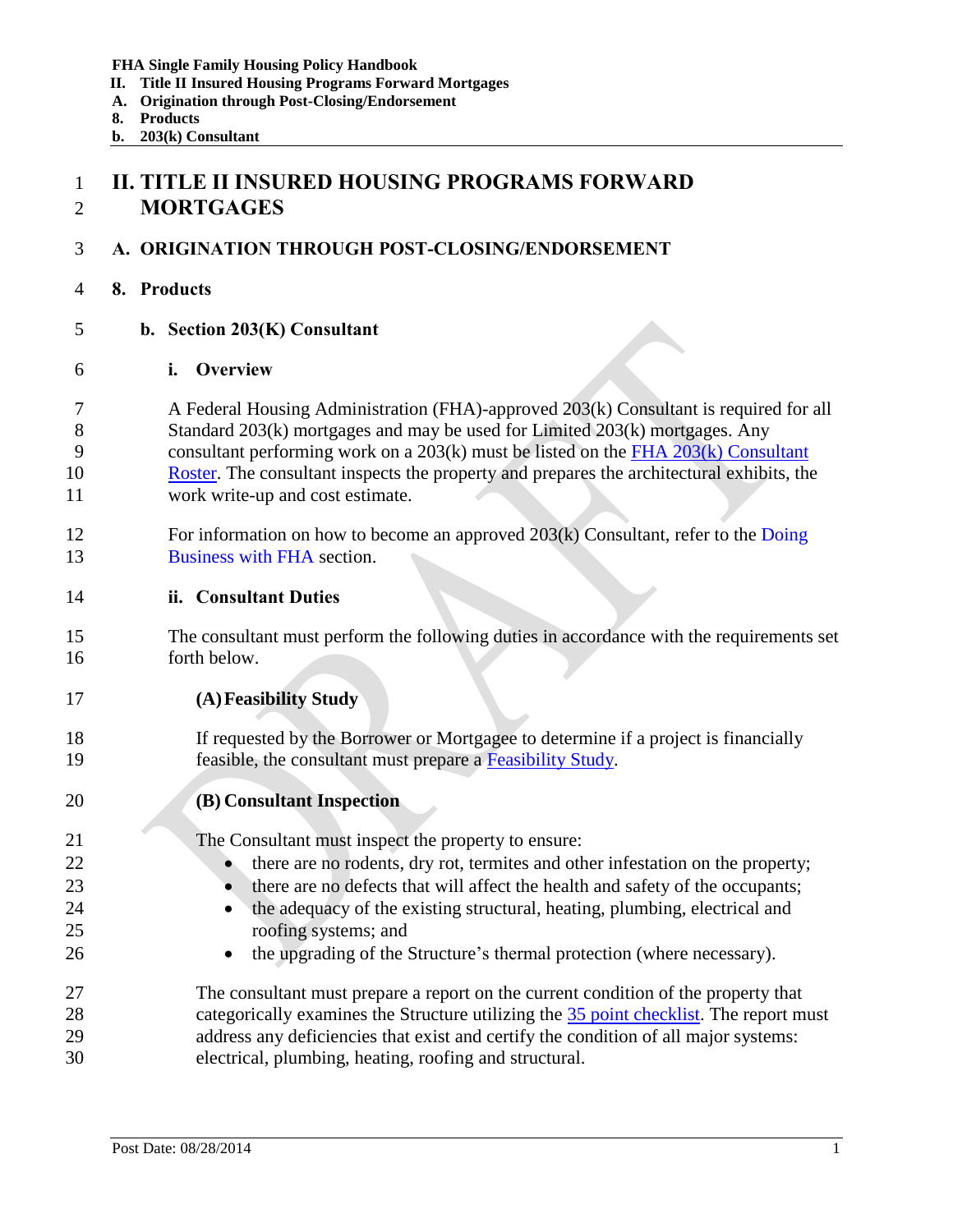- **II. Title II Insured Housing Programs Forward Mortgages**
- **A. Origination through Post-Closing/Endorsement**
- **8. Products**
- **b. 203(k) Consultant**

<span id="page-3-5"></span><span id="page-3-4"></span><span id="page-3-3"></span><span id="page-3-2"></span><span id="page-3-1"></span><span id="page-3-0"></span>

| 2<br>3              | The consultant must determine the repairs/improvements that are required to meet the<br>U.S. Department of Housing and Urban Development (HUD)'s Minimum Property<br>Requirements (MPR) and local requirements.                                                                   |
|---------------------|-----------------------------------------------------------------------------------------------------------------------------------------------------------------------------------------------------------------------------------------------------------------------------------|
| 4                   | (C) Architectural Exhibits                                                                                                                                                                                                                                                        |
| 5<br>6<br>7         | The consultant is responsible for identifying all required architectural exhibits. The<br>consultant must prepare the exhibits, or, if not qualified to prepare all of the necessary<br>exhibits, must obtain the exhibits from a qualified sub-contractor.                       |
| 8                   | (D) Work Write-Up and Cost Estimate                                                                                                                                                                                                                                               |
| 9<br>10<br>11<br>12 | The consultant must prepare the work write-up and cost estimate. The work write-up<br>and cost estimate must be detailed as to work being performed per the project<br>proposal, including the necessary reports described in the <b>Architectural Exhibit</b><br>Review section. |
| 13                  | (E) Draw Request Inspection                                                                                                                                                                                                                                                       |
| 14<br>15            | The consultant must inspect the work for completion and quality of workmanship at<br>each draw request.                                                                                                                                                                           |
| 16                  | (F) Change Order                                                                                                                                                                                                                                                                  |
| 17<br>18            | At the Borrower's or mortgagee's request, the consultant must review the proposed<br>changes to the work write-up and prepare a change order.                                                                                                                                     |
| 19                  | (G) Work Stoppages or Deviations from the Approved Write-Up                                                                                                                                                                                                                       |
| 20<br>21            | The consultant must inform the mortgagee of the progress of the rehabilitation and of<br>any problems that arise, including:                                                                                                                                                      |
| 22<br>23            | work stoppages of more than 30 consecutive Days or work not progressing<br>reasonably during the rehabilitation period;                                                                                                                                                           |
| 24                  | significant deviations from the work write-up without the consultant's                                                                                                                                                                                                            |
| 25<br>26            | approval;<br>any issues that could affect adherence to the program requirements or property<br>$\bullet$                                                                                                                                                                          |
| 27                  | eligibility; or                                                                                                                                                                                                                                                                   |
| 28                  | any issues that could affect the health and safety of the occupants or the                                                                                                                                                                                                        |
| 29                  | security of the Structure.                                                                                                                                                                                                                                                        |
| 30                  | iii. Consultant Fee Schedule                                                                                                                                                                                                                                                      |
| 31                  | Below are the maximum fees that may be charged by the consultant.                                                                                                                                                                                                                 |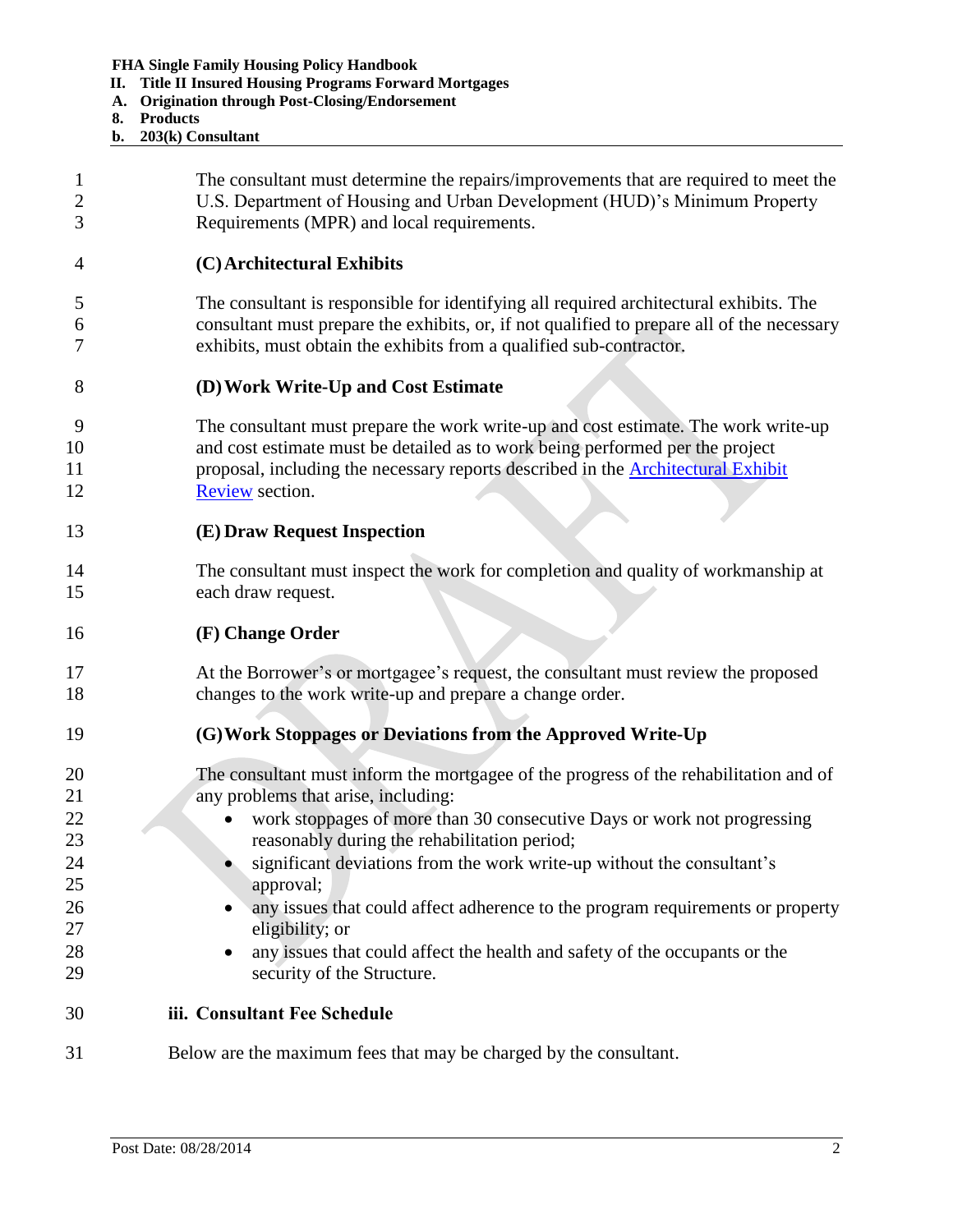- **II. Title II Insured Housing Programs Forward Mortgages**
- **A. Origination through Post-Closing/Endorsement**
- **8. Products**
- **b. 203(k) Consultant**

<span id="page-4-7"></span><span id="page-4-6"></span><span id="page-4-5"></span><span id="page-4-4"></span><span id="page-4-3"></span><span id="page-4-2"></span><span id="page-4-1"></span><span id="page-4-0"></span>

| 1                                              | (A) Feasibility Study                                                                                                                                                                                                                                                                                                                                                                                                                                                                       |
|------------------------------------------------|---------------------------------------------------------------------------------------------------------------------------------------------------------------------------------------------------------------------------------------------------------------------------------------------------------------------------------------------------------------------------------------------------------------------------------------------------------------------------------------------|
| 2<br>3<br>4                                    | If requested by the Borrower or mortgage to determine if a $203(k)$ mortgage is<br>feasible, the consultant may charge an additional fee of \$100 for the preparation of a<br>Feasibility Study.                                                                                                                                                                                                                                                                                            |
| 5                                              | (B) Work Write-up                                                                                                                                                                                                                                                                                                                                                                                                                                                                           |
| 6<br>7<br>8<br>9<br>10<br>11<br>12<br>13<br>14 | The consultant may charge the fees listed below for the preparation of the work write-<br>up and review of architectural exhibits:<br>\$400 for repairs less than \$7,500<br>\$500 for repairs between \$7,501 and \$15,000<br>$\bullet$<br>\$600 for repairs between \$15,001 and \$30,000<br>\$700 for repairs between \$30,001 and \$50,000<br>\$800 for repairs between \$50,001 and \$75,000<br>\$900 for repairs between \$75,001 and \$100,000<br>\$1,000 for repairs over \$100,000 |
| 15                                             | The consultant may charge an additional \$25 per additional Dwelling Unit.                                                                                                                                                                                                                                                                                                                                                                                                                  |
| 16                                             | (C) Draw Inspection Fee                                                                                                                                                                                                                                                                                                                                                                                                                                                                     |
| 17                                             | The consultant may charge \$100 per draw request.                                                                                                                                                                                                                                                                                                                                                                                                                                           |
| 18                                             | (D) Change Order Fee                                                                                                                                                                                                                                                                                                                                                                                                                                                                        |
| 19                                             | The consultant may charge \$100 per change order request.                                                                                                                                                                                                                                                                                                                                                                                                                                   |
| 20                                             | (E) Re-inspection Fee                                                                                                                                                                                                                                                                                                                                                                                                                                                                       |
| 21<br>22                                       | The consultant may charge a \$50 fee when re-inspection of a Work Item is requested<br>by the Borrower or mortgagee.                                                                                                                                                                                                                                                                                                                                                                        |
| 23                                             | (F) Mileage Fee                                                                                                                                                                                                                                                                                                                                                                                                                                                                             |
| 24<br>25<br>26                                 | The consultant may charge a mileage fee at the current Internal Revenue Service<br>(IRS) mileage rate when the consultant's place of business is more than 15 miles from<br>the property.                                                                                                                                                                                                                                                                                                   |
| 27                                             | iv. Improvements Standards                                                                                                                                                                                                                                                                                                                                                                                                                                                                  |
| 28                                             | (A) General Improvement Standards                                                                                                                                                                                                                                                                                                                                                                                                                                                           |
| 29<br>30                                       | The consultant must ensure that the property will comply with HUD's MPR or<br>HUD's Minimum Property Standards (MPS) after the improvements are completed.                                                                                                                                                                                                                                                                                                                                  |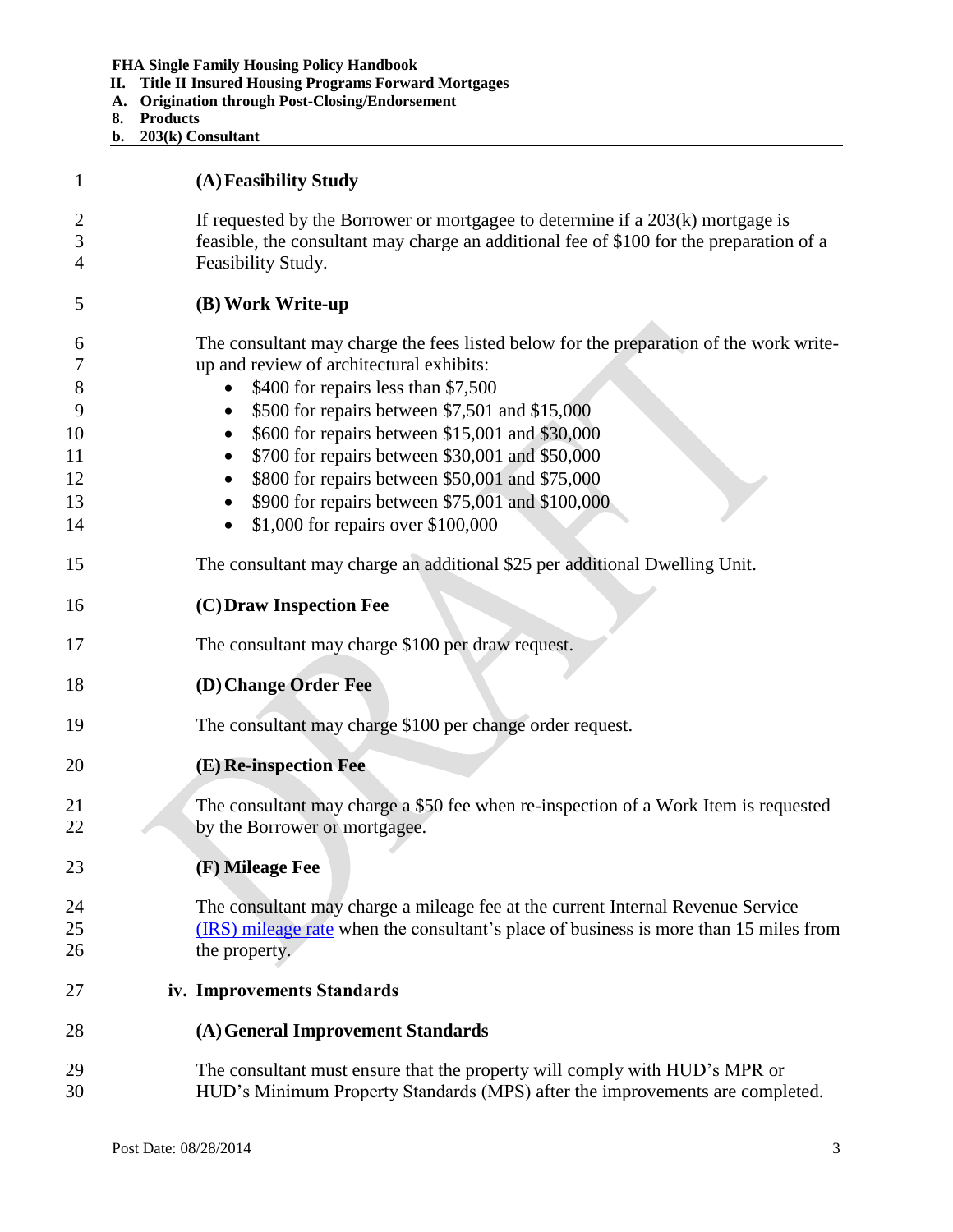- **II. Title II Insured Housing Programs Forward Mortgages**
- **A. Origination through Post-Closing/Endorsement**
- **8. Products**
- **b. 203(k) Consultant**

<span id="page-5-5"></span><span id="page-5-4"></span><span id="page-5-3"></span><span id="page-5-2"></span><span id="page-5-1"></span><span id="page-5-0"></span>

| 1              | (B) Improvement Standards for Storm Shelters                                            |
|----------------|-----------------------------------------------------------------------------------------|
| $\overline{2}$ | When a storm shelter is part of the rehabilitation, the consultant must ensure that its |
| 3              | construction is consistent with guidelines issued by the Federal Emergency              |
| $\overline{4}$ | Management Agency (FEMA).                                                               |
| 5              | (C) Foundation Standards                                                                |
| 6              | (1) Existing Structure Moved to a New Foundation                                        |
| 7              | Prior to placement of the existing Structure on the new foundation, the Consultant      |
| 8              | must obtain from the Borrower a report from a licensed structural engineer stating      |
| 9              | that the foundation is structurally sound and capable of supporting the Structure.      |
| 10             | After placement of the existing Structure on the new foundation, the Consultant         |
| 11             | must obtain from the Borrower a report from a licensed structural engineer              |
| 12             | stating that the Structure has been properly placed and secured to the new              |
| 13             | foundation.                                                                             |
| 14             | (2) Structure is Reconstructed on the Existing Foundation                               |
| 15             | Prior to reconstruction of the Structure, the Consultant must obtain from the           |
| 16             | Borrower a report from a licensed structural engineer stating that the foundation is    |
| 17             | structurally sound and capable of supporting the Proposed Construction of the           |
| 18             | Structure.                                                                              |
| 19             | (3) Existing Structure will be Elevated                                                 |
| 20             | Prior to elevation of the existing Structure, the Consultant must obtain from the       |
| 21             | Borrower a report from a licensed structural engineer stating that the foundation is    |
| 22             | structurally sound and capable of supporting the Structure.                             |
| 23             | After elevation of the existing Structure, the Consultant must obtain from the          |
| 24             | Borrower a report from a licensed structural engineer stating that the Structure has    |
| 25             | been properly placed and secured to the new foundation.                                 |
| 26             | <b>Consultant 35 Point Checklist</b><br>V.                                              |
| 27             | The consultant must inspect the property and address the following 35 points, if        |
| 28             | applicable, in the work write-up and cost estimate:                                     |
| 29             | 1. Masonry. Describe masonry work to be performed, such as: point brick work;           |
| 30             | stucco; construction of brick walls; construction/repair of brick, masonry or stone     |
| 31             | chimney; etc. Most estimates must be based on square footage projections.               |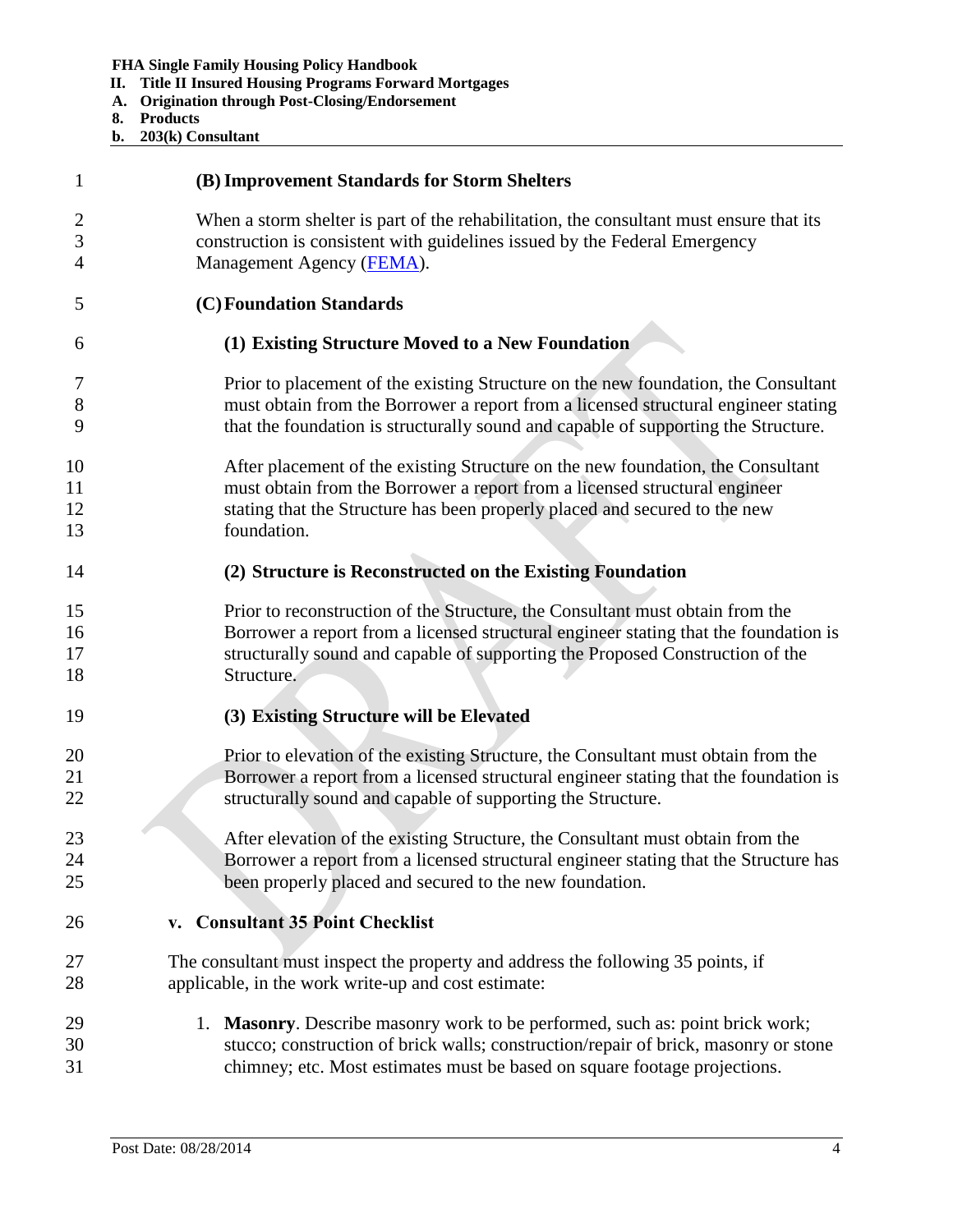- **II. Title II Insured Housing Programs Forward Mortgages**
- **A. Origination through Post-Closing/Endorsement**
- **8. Products**
- **b. 203(k) Consultant**

| $\mathbf{1}$<br>$\overline{2}$<br>3<br>$\overline{4}$ | 2. Siding. Describe siding work to be performed, such as: replacement of defective<br>siding, fascia and soffits; installation of new vinyl siding with aluminum window<br>trim; etc. Most estimates must be based on square footage, lineal footage and<br>length projections.                                                                                                                                                    |  |
|-------------------------------------------------------|------------------------------------------------------------------------------------------------------------------------------------------------------------------------------------------------------------------------------------------------------------------------------------------------------------------------------------------------------------------------------------------------------------------------------------|--|
| 5<br>6<br>7<br>8                                      | 3. Gutters and Downspouts. Describe gutter and downspout work to be performed,<br>such as: replacement of bad or missing gutters and downspouts; cleaning and<br>opening downspouts; installation of splash block; etc. Most estimates must be<br>based on lineal footage projections.                                                                                                                                             |  |
| 9<br>10<br>11<br>12<br>13                             | 4. Roof. Describe roof work to be performed, such as: installation of a new built-up<br>roof, with new metal gravel stops; installation of 240 Sealtab asphalt shingles on<br>all roofs with a 3:12 pitch or greater; etc. Roofs that already have two layers of<br>shingles should not be roofed again. Remove the existing shingles, then roof with<br>new shingles. Most estimates must be based on square footage projections. |  |
| 14<br>15                                              | 5. Shutters. Describe shutter work to be performed, such as: installation of shutters<br>at windows; etc. Most estimates must be based on pair pricing.                                                                                                                                                                                                                                                                            |  |
| 16<br>17<br>18<br>19<br>20                            | 6. Exteriors. Describe exterior work to be performed, such as: removal of defective,<br>buckled wood members; providing a structurally sound porch floor, properly<br>finished; replacement of existing porch with masonry steps and stoops; providing<br>ornamental iron or wood railing or parts; etc. Most estimates must be based on<br>lineal or square footage projections.                                                  |  |
| 21<br>22<br>23                                        | 7. Walks. Describe walk work to be performed, such as: installation of new concrete<br>walks; installation of concrete steps at (____), etc. Most estimates must be based<br>on square and lineal footage projections.                                                                                                                                                                                                             |  |
| 24<br>25<br>26<br>27<br>28                            | 8. Driveways. Describe driveway work to be performed, such as: remove old<br>driveway and apron; install blacktop asphalt drive (minimum two feet) over<br>existing drive and apron; install new concrete driveway (minimum four feet) and<br>apron with wire mesh; etc. Most estimates must be based on square and lineal<br>footage projections.                                                                                 |  |
| 29<br>30<br>31<br>32                                  | 9. Painting (Exterior). Describe exterior painting work to be performed, such as:<br>scrape, sand smooth and paint a minimum of two coats of good quality paint on<br>all exterior woodwork and metal; etc. Most estimates must be based on square and<br>lineal footage projections.                                                                                                                                              |  |
| 33<br>34<br>35<br>36                                  | Required Work Items: All loose/flaking paint must be scraped, primed and double<br>coated. Because of the concern for lead paint ingestion, all peeling paint<br>conditions must include scraping, priming and double coating of surface areas. If<br>the property was built before 1978, paint mitigation must be in compliance with                                                                                              |  |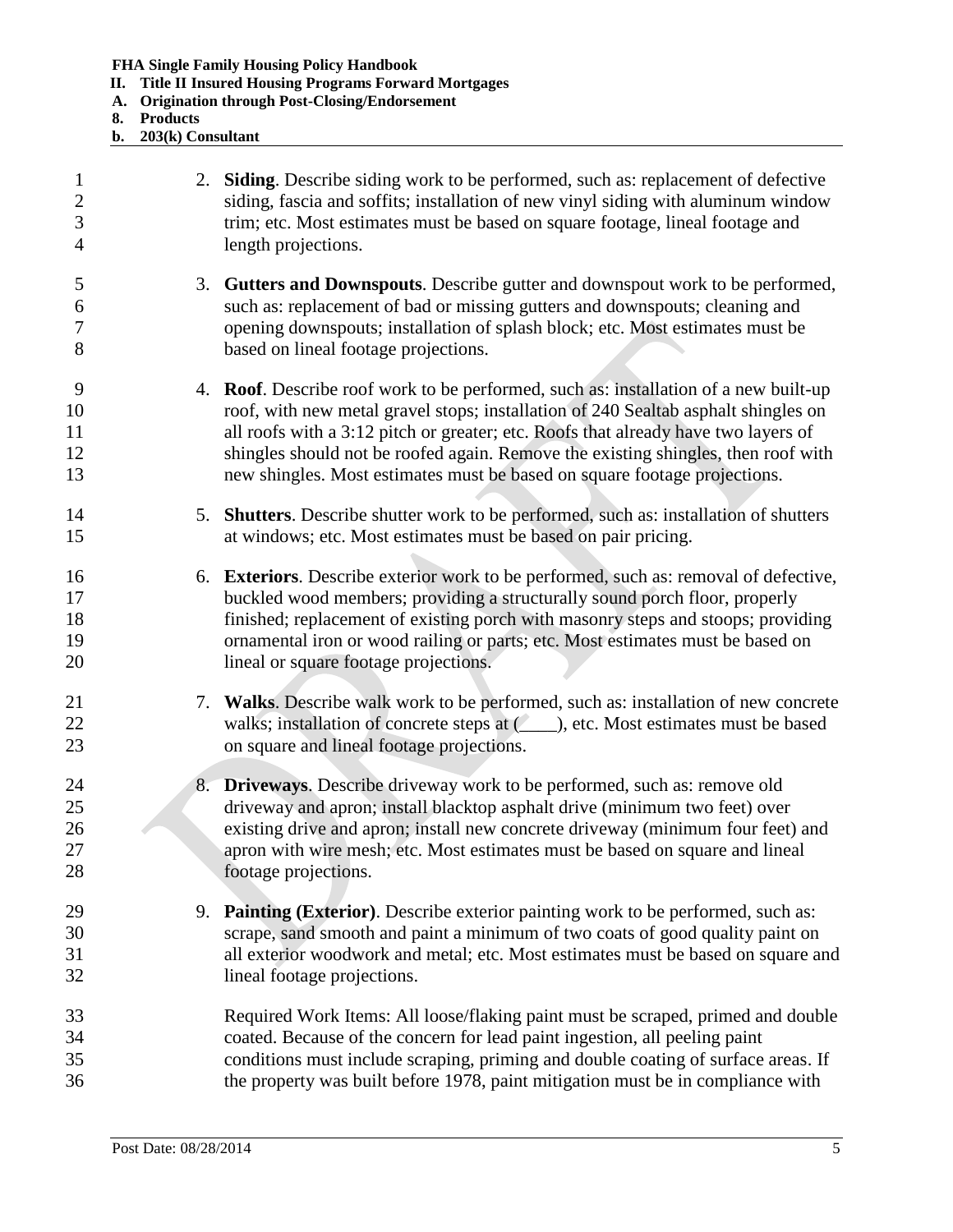- **II. Title II Insured Housing Programs Forward Mortgages**
- **A. Origination through Post-Closing/Endorsement**
- **8. Products**
- **b. 203(k) Consultant**

| $\mathbf{1}$   | U.S. Environmental Protection Agency (EPA) regulations. Some states may             |
|----------------|-------------------------------------------------------------------------------------|
| $\overline{2}$ | require more specific treatment.                                                    |
| 3              | 10. Caulking. Describe caulking to be performed, such as: caulk all windows and     |
| $\overline{4}$ | door frames; etc. Most estimates must be based on lineal footage or lump sum        |
| 5              | projections.                                                                        |
| 6              | Required Work Item: Caulk all openings, cracks or joints in the building envelope   |
| 7              | to reduce air infiltration.                                                         |
| 8              | 11. Fencing. Describe fencing work to be performed, such as: installation of new    |
| 9              | fencing; resetting existing fencing; etc. Most estimates must be based on lineal    |
| 10             | footage projections.                                                                |
| 11             | 12. Grading. Describe grading work to be performed, such as: removal of debris      |
| 12             | from yards; application of finish earth; grade and seed; etc. Most estimates must   |
| 13             | be based on square yard and lump sum projections.                                   |
| 14             | 13. Windows. Describe window work to be performed, such as: installation of new     |
| 15             | metal replacement windows; replacement of rotted or defective sash; replacement     |
| 16             | of rotted sills at exterior; replacement of basement windows; replacement of        |
| 17             | cracked/broken glass; replacement of missing glazing putty; repair or replacement   |
| 18             | of screens; etc. If a particular manufactured window is used, then the work write-  |
| 19             | up should specify to justify the cost of the windows. Most estimates must be        |
| 20             | based on per window projections.                                                    |
| 21             | 14. Weather-stripping. Describe weather-stripping to be performed, such as:         |
| 22             | installation of new weather-stripping at all exterior doors; weather-strip all      |
| 23             | windows; install metal interlocking thresholds at exterior doors; etc. Most         |
| 24             | estimates must be based on per unit and linear footage projections.                 |
| 25             | Required Work Item: Weather-strip all doors and windows to reduce infiltration      |
| 26             | of air when existing weather-stripping is inadequate or nonexistent.                |
| 27             | 15. Doors (Exterior). Describe door work to be performed, such as: install new 1    |
| 28             | 3/4" exterior solid core wood door(s); install 1 3/4" metal insulated door; install |
| 29             | three new door butts; install new exterior door trim; install new lockset with      |
| 30             | deadbolt; etc. Most estimates must be based on per unit and linear footage          |
| 31             | projections. Address weather-stripping and caulking of all replacement doors and    |
| 32             | trim.                                                                               |
| 33             | 16. Doors (Interior). Describe interior door work to be performed, such as:         |
| 34             | replacement of defective doors; installation of new doors with locksets;            |
| 35             | installation of locksets where missing or malfunctioning; readjusting all doors for |
| 36             | proper closing; installation of bedroom closet doors; installation of bi-fold doors |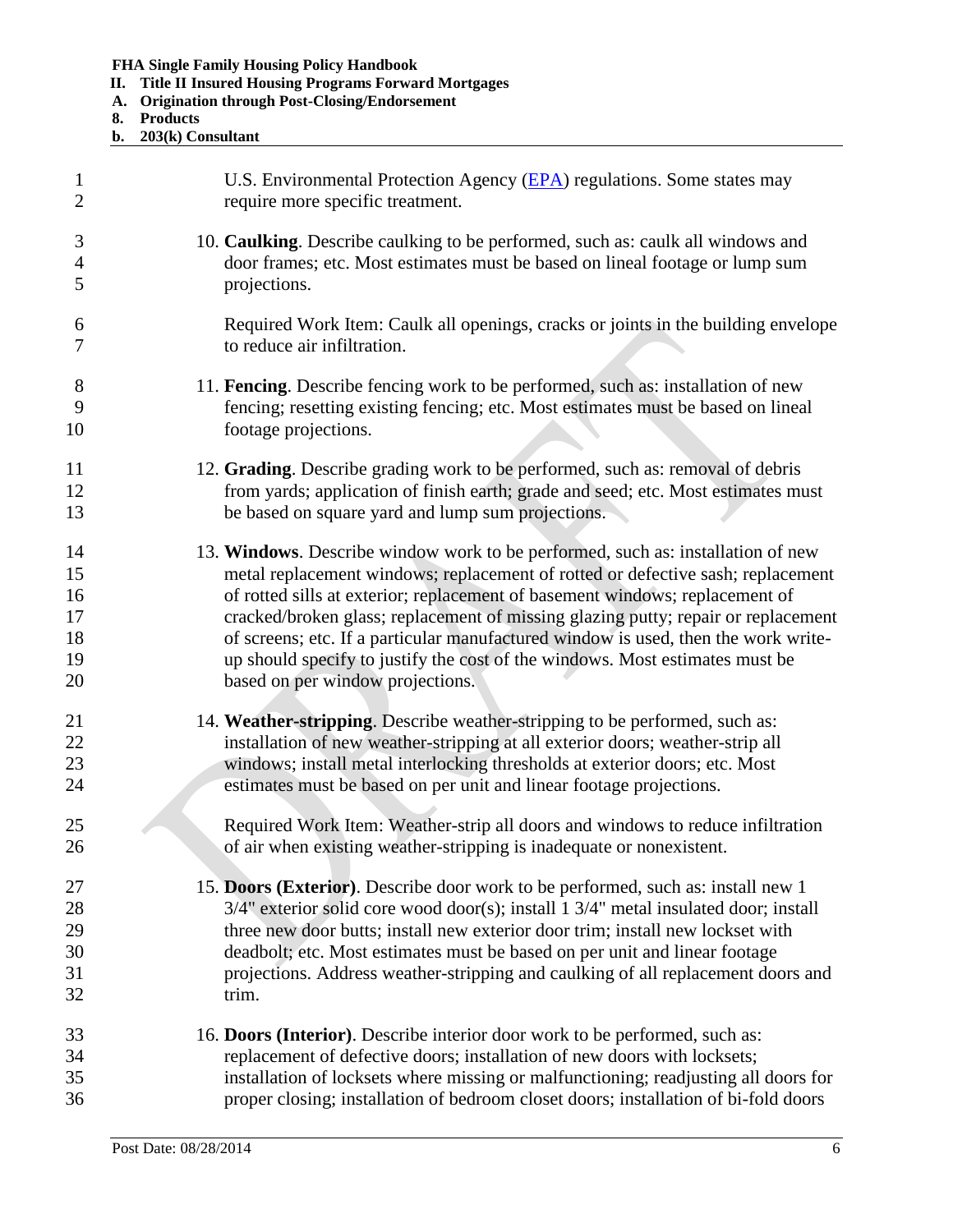- **II. Title II Insured Housing Programs Forward Mortgages**
- **A. Origination through Post-Closing/Endorsement**
- **8. Products**
- **b. 203(k) Consultant**

| $\mathbf{1}$   | at (____); installation of door trim at (____); etc. Most estimates must be based on  |
|----------------|---------------------------------------------------------------------------------------|
| $\overline{2}$ | per unit projections.                                                                 |
| 3              | 17. Partitions (Do not include drywall costs). Describe partitioning work to be       |
| $\overline{4}$ | performed, such as: framing of new walls and partitions; framing for new closet;      |
| 5              | etc. Most estimates must be based on lineal or square footage projections.            |
| 6              | 18. Plaster/Drywall. Describe plaster and drywall work to be performed, such as:      |
| $\overline{7}$ | patch all defective plaster/drywall; finish smooth with existing wall/ceiling finish; |
| 8              | install drywall at (_____); etc. Most estimates must be based on lump sum and         |
| 9              | square footage projections.                                                           |
| 10             | 19. Decorating. Describe painting work to be performed, such as: paint interior       |
| 11             | walls; remove all existing wallpaper at (Allen); wallpaper walls at (Allen); remove   |
| 12             | lead paint contamination and refinish surfaces at (____); etc. Most estimates must    |
| 13             | be based on square and lineal footage projections.                                    |
| 14             | Required Work Items: All loose/flaking paint must be scraped, primed and double       |
| 15             | coated. Because of the concern for lead paint ingestion, all peeling paint            |
| 16             | conditions must include scraping, priming and double coating of surface areas. If     |
| 17             | the property was built before 1978, paint mitigation must be in compliance with       |
| 18             | <b>EPA</b> regulations. Some states may require more specific treatment.              |
| 19             | 20. Wood Trim. Describe wood trim work to be performed, such as: replace all          |
| 20             | cracked, broken, mismatched trim, jambs, etc.; remove all unused hinges, curtain      |
| 21             | rod hangers, nails, screws, etc.; replace all wood trim at interior door units, base, |
| 22             | shoe & other trim; replace defective wall paneling at $(\_\_$ ; etc. Most estimates   |
| 23             | must be based on square and lineal footage, per unit, and lump sum projections.       |
| 24             | 21. Stairs. Describe stair work to be performed, such as: replace bad basement treads |
| 25             | and risers; replace main stairs, treads and risers; replace broken and/or missing     |
| 26             | baluster; provide handrails; install new stairs at (_____); etc. Most estimates must  |
| 27             | be based on lump sum and lineal footage projections.                                  |
| 28             | Required Work Items: Stairways must have hand rails; broken and/or missing            |
| 29             | baluster must be replaced.                                                            |
| 30             | 22. Closets. Describe closet work to be performed, such as: install new shelves,      |
| 31             | clothing rods; etc. Most estimates must be based on lineal footage projections.       |
| 32             | 23. Wood Floors. Describe wood floor work to be performed, such as: replace all       |
| 33             | defective flooring, holes in floors, etc., with wood flooring to match existing       |
| 34             | floors; sand, fill and refinish wood floors; install new hardwood floors at (____);   |
| 35             | etc. Most estimates must be based on square footage projections.                      |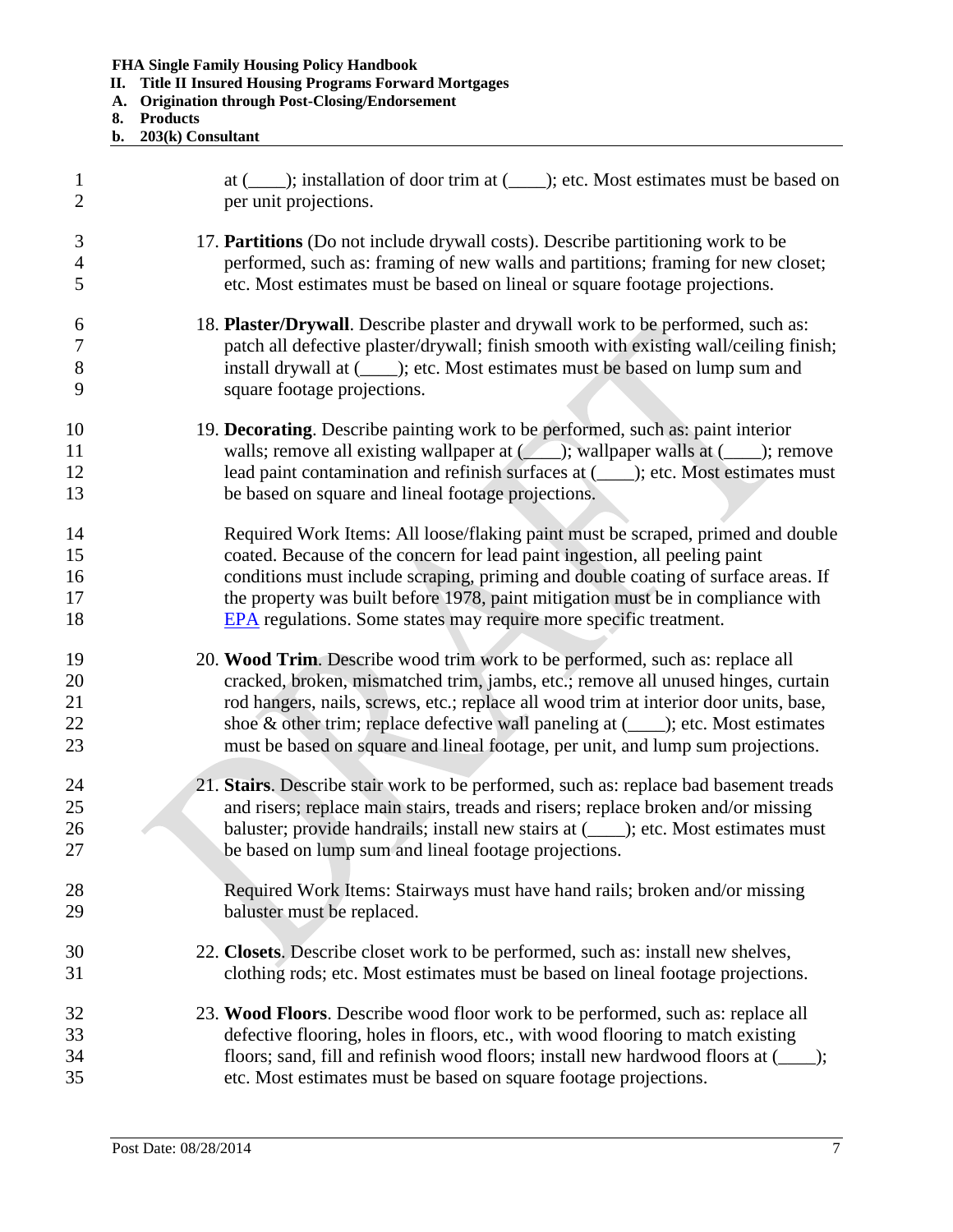- **II. Title II Insured Housing Programs Forward Mortgages**
- **A. Origination through Post-Closing/Endorsement**
- **8. Products**
- **b. 203(k) Consultant**

| $\mathbf{1}$   | 24. Finish Floors. Describe finish floor work to be performed, such as: install vinyl    |
|----------------|------------------------------------------------------------------------------------------|
| $\sqrt{2}$     | asbestos tile or sheet goods with $1/4$ " underlayment at $($ , $)$ ; install carpet and |
| $\overline{3}$ | pad at (_____); etc. Specify nonstandard type flooring to justify the cost estimate.     |
| $\overline{4}$ | Most estimates must be based on square yard projections.                                 |
| 5              | 25. Ceramic Tile. Describe ceramic tile work to be performed, such as: install           |
| 6              | ceramic tile wainscot in bathtub area for shower height; install ceramic tile floor      |
| $\tau$         | at (_____); install Marlite wainscot in bathtub area for shower height; replace          |
| $8\,$          | defective tile in bath; replace defective tile in kitchen; etc. Most estimates must be   |
| 9              | based on square footage or lump sum projections.                                         |
| 10             | 26. Bath Accessories. Describe bath accessory work to be performed, such as:             |
| 11             | replace medicine cabinet in bath; install towel bar(s); install soap dish; install grab  |
| 12             | bar in tub/shower; etc. Most estimates must be based on per unit projections.            |
| 13             | 27. Plumbing. Describe plumbing work to be performed, such as: install new hot and       |
| 14             | cold water piping; install 30 gallon (minimum) glass-lined gas hot water heater          |
| 15             | (52 gallon if electric); install new kitchen stainless steel sink; install three-piece   |
| 16             | bathroom with shower over tub; install laundry tray with faucet; replace washers         |
| 17             | at faucets; replace defective sewer lines; connect to public sewer line; replace         |
| 18             | defective faucet at (_____); etc. Most estimates must be based on per unit, lump         |
| 19             | sum and lineal footage projections.                                                      |
| 20             | Required Work Item: When feasible, connect to public sewer systems where                 |
| 21             | available.                                                                               |
| 22             | 28. Electrical. Describe electrical work to be performed, such as: install 100 amp       |
| 23             | service; replace frayed exterior wire from service to main and into exterior panel       |
| 24             | box; install new ceiling light wall switches; install new lighting fixtures at (___);    |
| 25             | install new exterior lighting; replace wall receptacles; install three-way switch;       |
| 26             | install smoke detectors; install exterior wall exhaust fan(s); etc. Most estimates       |
| 27             | must be based on per unit and lump sum projections.                                      |
| 28             | Required Work Items: The amp service must be upgraded to the greater of 100              |
| 29             | amp or local code. Each sleeping area must be provided with a minimum of one             |
| 30             | approved, listed and labeled smoke detector installed adjacent to the sleeping           |
| 31             | area. Smoke detectors may be battery powered when installed in existing or               |
| 32             | rehabilitated Structures. However, where new construction is being added to an           |
| 33             | existing building, the smoke detector must receive its primary power from the            |
| 34             | building wiring, in conformance to local codes and ordinances.                           |
| 35             | 29. Heating. Describe heating and air conditioning work to be performed, such as:        |
| 36             | install new forced warm air heater; install new hot water boiler; install automatic      |
| 37             | flow control valve; install temp control valve at boiler; install heat supply outlet in  |
| 38             | each room; install high performance items such as geothermal heating and                 |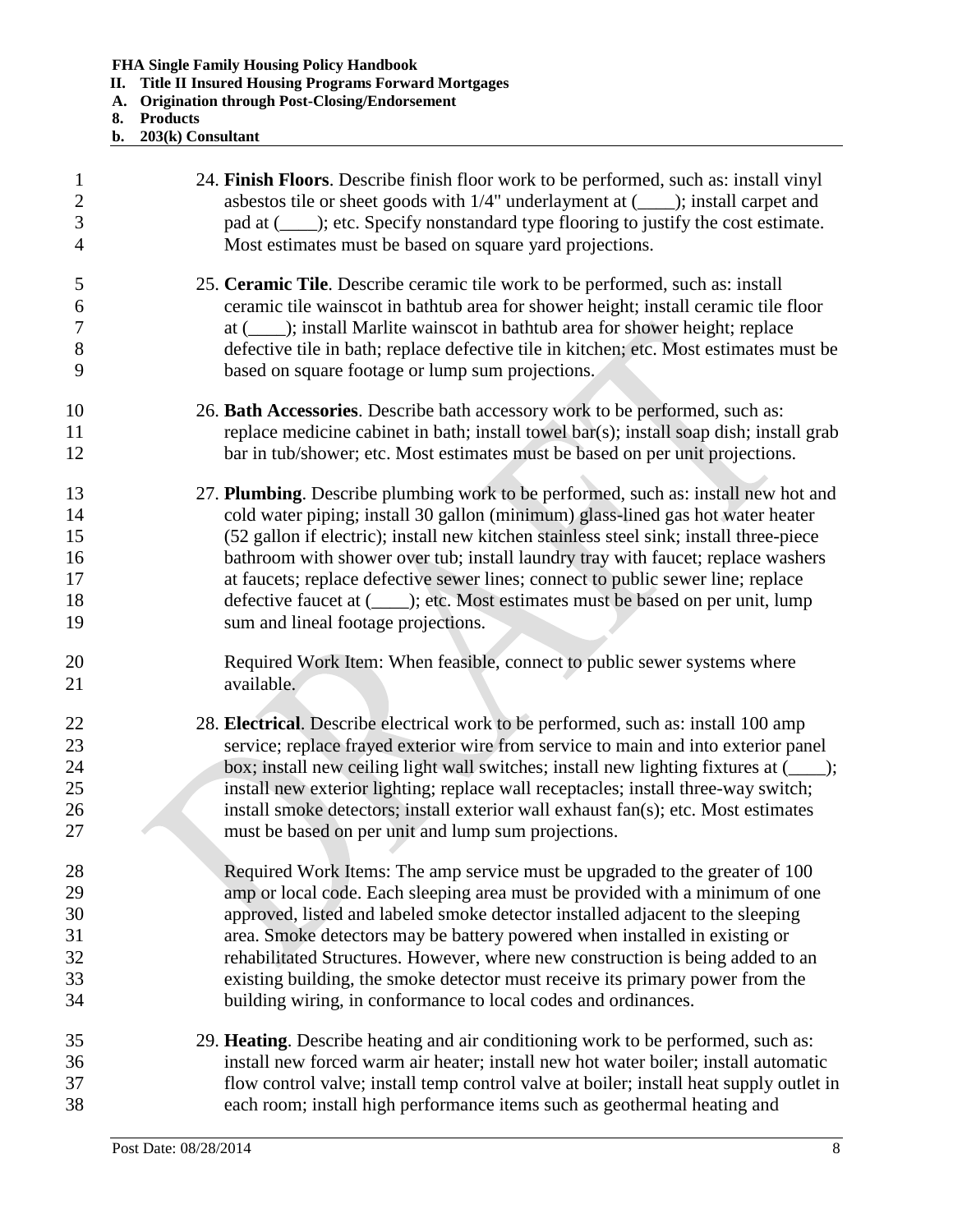- **II. Title II Insured Housing Programs Forward Mortgages**
- **A. Origination through Post-Closing/Endorsement**
- **8. Products**
- **b. 203(k) Consultant**

| $\mathbf{1}$                           | cooling, wind energy systems or photovoltaic systems; etc. Most estimates must                                                                                                                                                                                                                                                                                                                |
|----------------------------------------|-----------------------------------------------------------------------------------------------------------------------------------------------------------------------------------------------------------------------------------------------------------------------------------------------------------------------------------------------------------------------------------------------|
| $\overline{2}$                         | be based on per unit and lump sum projections.                                                                                                                                                                                                                                                                                                                                                |
| 3                                      | Required Work Items: Heating systems, burners and air conditioning systems                                                                                                                                                                                                                                                                                                                    |
| $\overline{4}$                         | must be carefully sized to be no greater than 15 percent oversized, except to                                                                                                                                                                                                                                                                                                                 |
| 5                                      | satisfy the manufacturer's next closest nominal size. If a new heating/cooling                                                                                                                                                                                                                                                                                                                |
| 6                                      | system is proposed, the Borrower should ensure that the contractor properly sizes                                                                                                                                                                                                                                                                                                             |
| 7                                      | the system.                                                                                                                                                                                                                                                                                                                                                                                   |
| 8                                      | 30. Insulation. Describe insulation work to be performed, such as: install insulation                                                                                                                                                                                                                                                                                                         |
| 9                                      | in crawl space, (R-_______); install insulation batts in attic, (R- ______); install                                                                                                                                                                                                                                                                                                          |
| 10                                     | insulation batts in exterior walls, (R-____); etc. Most estimates must be based on                                                                                                                                                                                                                                                                                                            |
| 11                                     | square footage projections.                                                                                                                                                                                                                                                                                                                                                                   |
| 12<br>13<br>14<br>15<br>16<br>17<br>18 | Required improvements:<br>Insulate all openings in exterior walls where the cavity has been exposed<br>as a result of the rehabilitation.<br>Insulate ceiling areas where necessary.<br>Replacement heating, ventilating, and air conditioning systems supply and<br>$\bullet$<br>return pipes and ducts must be insulated whenever they run through<br>unconditioned spaces.                 |
| 19<br>20<br>21<br>22<br>23<br>24       | 31. Cabinetry. Describe cabinetry work to be performed, such as: install new base<br>cabinets at (______); install new kitchen countertop; install new vanity at (_____);<br>replace vanity countertop at (____); etc. It may be necessary to provide cabinet<br>elevations to show proper placement of cabinets. Most estimates must be based on<br>lump sum and linear footage projections. |
| 25                                     | 32. Appliances. Describe new appliances to be installed, such as: install new range at                                                                                                                                                                                                                                                                                                        |
| 26                                     | ( ____); install new refrigerator at ( ____); install new dishwasher at ( ____); etc.                                                                                                                                                                                                                                                                                                         |
| 27                                     | Most estimates will involve per unit projections.                                                                                                                                                                                                                                                                                                                                             |
| 28                                     | Required Work Item: Appliances must be new to be included in the mortgage.                                                                                                                                                                                                                                                                                                                    |
| 29                                     | The Borrower may provide used appliances; however, the cost cannot be included                                                                                                                                                                                                                                                                                                                |
| 30                                     | in the mortgage.                                                                                                                                                                                                                                                                                                                                                                              |
| 31                                     | 33. Basements. Describe basement work to be performed, such as: install minimum                                                                                                                                                                                                                                                                                                               |
| 32                                     | three feet thick concrete floor; cement parge basement walls; provide dry                                                                                                                                                                                                                                                                                                                     |
| 33                                     | basement; install new sump pump; replace termite (or other wood-boring insect)                                                                                                                                                                                                                                                                                                                |
| 34                                     | damaged joists; etc. Most estimates must be based on lump sum, per unit, and                                                                                                                                                                                                                                                                                                                  |
| 35                                     | square footage projections.                                                                                                                                                                                                                                                                                                                                                                   |
| 36                                     | 34. Cleanup. Describe cleanup work to be performed, such as: remove debris from                                                                                                                                                                                                                                                                                                               |
| 37                                     | property exterior; remove debris from property interior; broom clean all floors,                                                                                                                                                                                                                                                                                                              |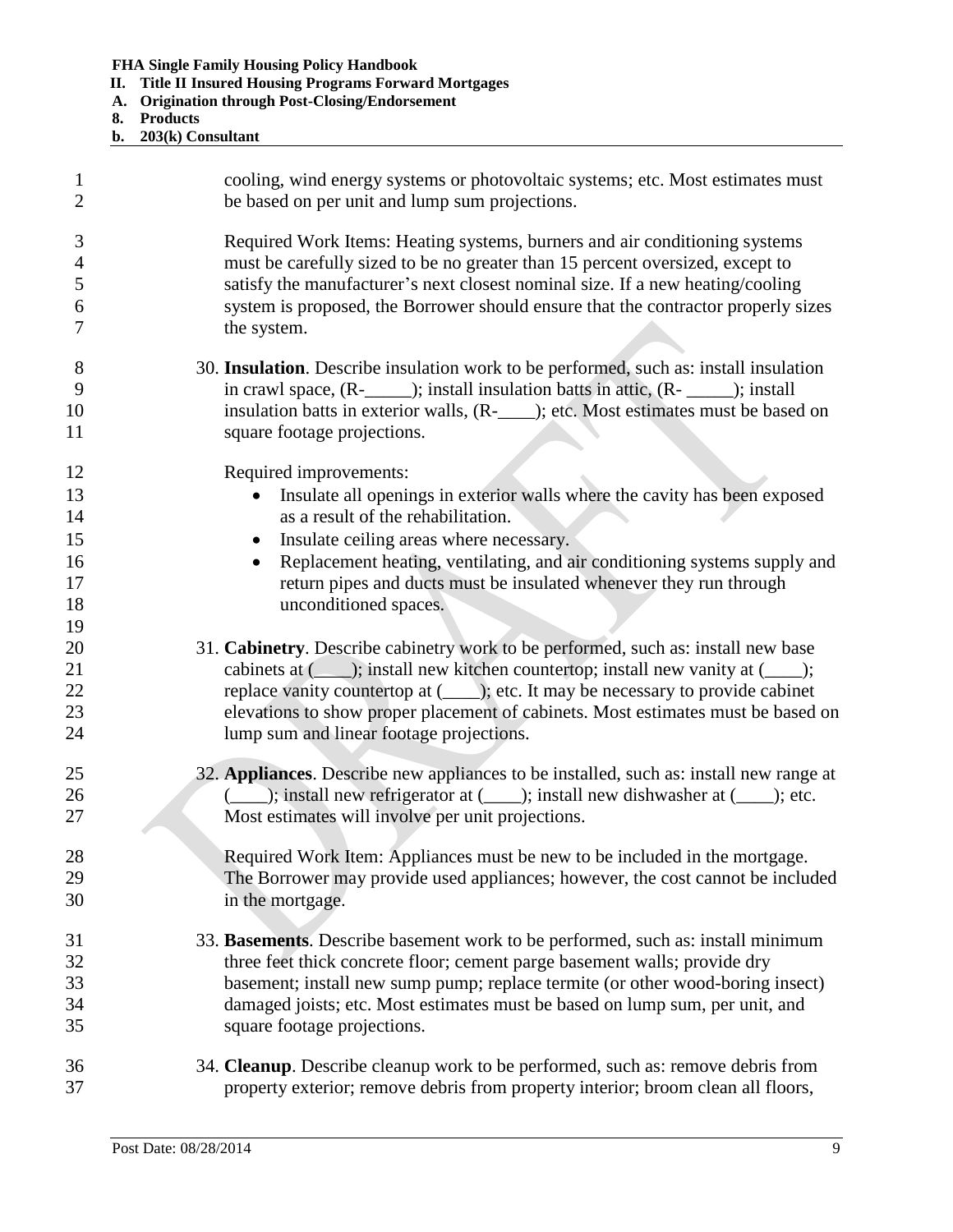<span id="page-11-3"></span><span id="page-11-2"></span><span id="page-11-1"></span><span id="page-11-0"></span>

|                                                                                | <b>FHA Single Family Housing Policy Handbook</b><br><b>Title II Insured Housing Programs Forward Mortgages</b><br>П.<br><b>Origination through Post-Closing/Endorsement</b><br>A.<br><b>Products</b><br>8.<br>203(k) Consultant<br>b.                                                                                                                                                                                                                                                                                                                                                                                                                                                                                                                                                            |
|--------------------------------------------------------------------------------|--------------------------------------------------------------------------------------------------------------------------------------------------------------------------------------------------------------------------------------------------------------------------------------------------------------------------------------------------------------------------------------------------------------------------------------------------------------------------------------------------------------------------------------------------------------------------------------------------------------------------------------------------------------------------------------------------------------------------------------------------------------------------------------------------|
| 1                                                                              | clean all windows; clean all plumbing fixtures and appliances; rental for                                                                                                                                                                                                                                                                                                                                                                                                                                                                                                                                                                                                                                                                                                                        |
| 2                                                                              | dumpster; etc. Most estimates must be based on lump sum projections.                                                                                                                                                                                                                                                                                                                                                                                                                                                                                                                                                                                                                                                                                                                             |
| 3                                                                              | 35. Miscellaneous. Describe any other work to be performed, such as: demolition of                                                                                                                                                                                                                                                                                                                                                                                                                                                                                                                                                                                                                                                                                                               |
| 4                                                                              | existing house or garage; repair of detached outbuildings; move existing house                                                                                                                                                                                                                                                                                                                                                                                                                                                                                                                                                                                                                                                                                                                   |
| 5                                                                              | onto mortgaged lot; installation of new foundation; landscaping; repair of                                                                                                                                                                                                                                                                                                                                                                                                                                                                                                                                                                                                                                                                                                                       |
| 6                                                                              | swimming pools; etc.                                                                                                                                                                                                                                                                                                                                                                                                                                                                                                                                                                                                                                                                                                                                                                             |
| 7                                                                              | vi. Architectural Exhibit Review                                                                                                                                                                                                                                                                                                                                                                                                                                                                                                                                                                                                                                                                                                                                                                 |
| 8<br>9<br>10<br>11<br>12<br>13<br>14<br>15<br>16<br>17<br>18<br>19<br>20<br>21 | The consultant must prepare or obtain and review all applicable architectural exhibits.<br>Architectural exhibits may include, but are not limited to, the following:<br>well certification;<br>septic certification;<br>termite report (including all outbuildings);<br>proposed plot plans for new additions;<br>foundation certification by a licensed structural engineer if:<br>the existing Structure will be moved to a new foundation;<br>$\circ$<br>the Structure is being reconstructed on the existing foundation; or<br>$\circ$<br>the existing Structure will be elevated.<br>$\circ$<br>cabinetry plans and elevations;<br>new construction exhibits to obtain a building permit for an addition;<br>a grading and drainage plan; or<br>engineering and soil/geotechnical reports. |
| 22                                                                             | vii. Preparing the Work Write-Up                                                                                                                                                                                                                                                                                                                                                                                                                                                                                                                                                                                                                                                                                                                                                                 |
| $23\,$                                                                         | The consultant must prepare a work write-up that identifies each Work Item. The work                                                                                                                                                                                                                                                                                                                                                                                                                                                                                                                                                                                                                                                                                                             |
| 24                                                                             | write-up must be prepared in a categorical manner that addresses each of the 35 point                                                                                                                                                                                                                                                                                                                                                                                                                                                                                                                                                                                                                                                                                                            |
| 25                                                                             | checklist items. The consultant must separately identify labor costs and itemize the cost                                                                                                                                                                                                                                                                                                                                                                                                                                                                                                                                                                                                                                                                                                        |
| 26                                                                             | of each material per Work Item. Work Item refers to a specific repair or improvement                                                                                                                                                                                                                                                                                                                                                                                                                                                                                                                                                                                                                                                                                                             |
| 27                                                                             | that will be performed.                                                                                                                                                                                                                                                                                                                                                                                                                                                                                                                                                                                                                                                                                                                                                                          |
| 28                                                                             | (A) Conformance with Minimum Property Requirements or Minimum Property                                                                                                                                                                                                                                                                                                                                                                                                                                                                                                                                                                                                                                                                                                                           |
| 29                                                                             | <b>Standards</b>                                                                                                                                                                                                                                                                                                                                                                                                                                                                                                                                                                                                                                                                                                                                                                                 |
| 30                                                                             | The work write-up must specifically identify whether the Work Item is required to                                                                                                                                                                                                                                                                                                                                                                                                                                                                                                                                                                                                                                                                                                                |
| 31                                                                             | meet MPS or MPR or is a Borrower elective.                                                                                                                                                                                                                                                                                                                                                                                                                                                                                                                                                                                                                                                                                                                                                       |
| 32                                                                             | (B) Health and Safety                                                                                                                                                                                                                                                                                                                                                                                                                                                                                                                                                                                                                                                                                                                                                                            |
| 33                                                                             | The consultant must ensure that all health and safety concerns and any appraiser                                                                                                                                                                                                                                                                                                                                                                                                                                                                                                                                                                                                                                                                                                                 |
| 34                                                                             | requirements are addressed in the work write-up before the addition of any other                                                                                                                                                                                                                                                                                                                                                                                                                                                                                                                                                                                                                                                                                                                 |
| 35                                                                             | Work Items.                                                                                                                                                                                                                                                                                                                                                                                                                                                                                                                                                                                                                                                                                                                                                                                      |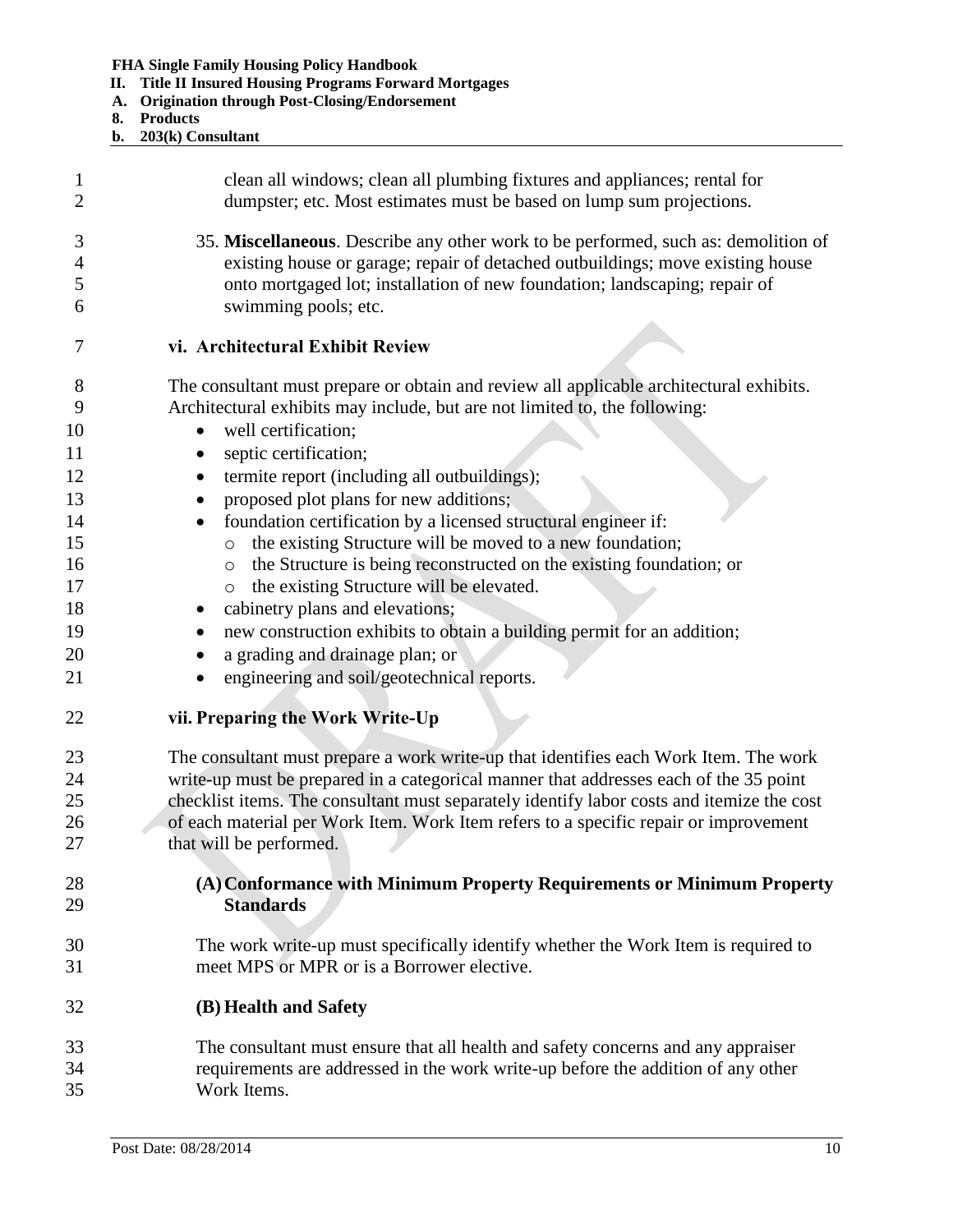- **II. Title II Insured Housing Programs Forward Mortgages**
- **A. Origination through Post-Closing/Endorsement**
- **8. Products**
- **b. 203(k) Consultant**

<span id="page-12-0"></span>

|  | VIII. | <b>Feasibility Study</b> |  |
|--|-------|--------------------------|--|
|--|-------|--------------------------|--|

 If requested by the Borrower or mortgagee, the consultant must perform a Feasibility Study that consists of a preliminary inspection of the property and an estimate of the materials and cost for the work that will be necessary to comply with HUD requirements.

- <span id="page-12-1"></span>**ix. Draw Request Inspection**
- The consultant must perform draw request inspections when requested by the mortgagee. The consultant must ensure that all building permits are onsite for the work that was performed. The consultant must ensure that the work:
- has been completed satisfactorily; and
- 10 conforms to all local codes and ordinances.
- <span id="page-12-2"></span>**x. Change Order**

 When requested by the mortgagee or the Borrower, the consultant must review the proposed changes or additions to the work write-up. The consultant must evaluate any costs and adjust other Work Items, if necessary, to complete the change order. The consultant must provide all costs for labor and materials as a result of the change order on form [HUD-92577,](http://portal.hud.gov/hudportal/HUD?src=/program_offices/administration/hudclips/forms/hud9a) *Request for Acceptance of Changes in Approved Drawings and Specifications*. The proposed work per the change order is not permissible to proceed 18 until approved by the mortgagee.

- <span id="page-12-3"></span>**xi. Additional Required Documentation**
- The consultant must provide the mortgagee with the following documentation.
- <span id="page-12-4"></span>**(A)203(k) Consultant's Certification**

 All consultants are required to sign the following certification after preparing/reviewing the work write-up and cost estimate, stating:

 *"I hereby certify that I have carefully inspected this property for compliance with the general acceptability requirements (including health and safety) in HUD's Minimum Property Requirements or Minimum Property Standards. I have required as necessary and reviewed the architectural exhibits, including any applicable engineering and termite reports, and the estimated rehabilitation cost and they are acceptable for the rehabilitation of this property. I have no personal interest, present or prospective, in the property, applicant, or proceeds of the mortgage. I also certify that I have no identity-of-interest or conflict-of-interest with the borrower, seller, mortgagee, real estate agent appraiser, plan reviewer, contractor, or subcontractor or any party with a financial interest in the transaction. To the best of my knowledge, I have reported all items requiring*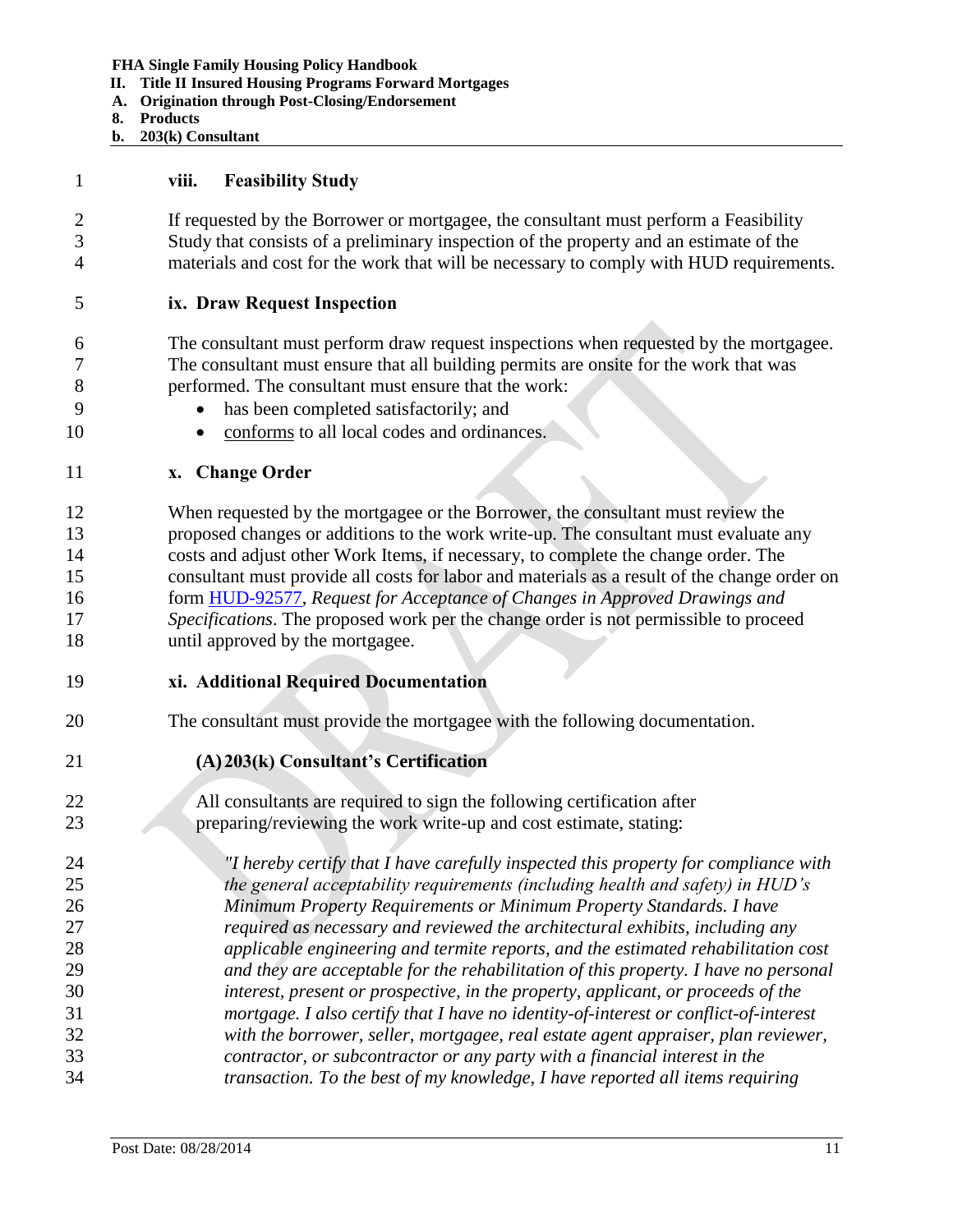- **II. Title II Insured Housing Programs Forward Mortgages**
- **A. Origination through Post-Closing/Endorsement**
- **8. Products**
- **b. 203(k) Consultant**

<span id="page-13-3"></span><span id="page-13-2"></span><span id="page-13-1"></span><span id="page-13-0"></span>

| 1<br>$\overline{2}$ | correction and the rehabilitation proposal now meets all HUD requirements for<br>203(k) Rehabilitation Mortgage Insurance."                                      |
|---------------------|------------------------------------------------------------------------------------------------------------------------------------------------------------------|
| 3<br>$\overline{4}$ | Warning: HUD will prosecute false claims and statements. Conviction may result<br>in criminal and/or civil penalties. (18 U.S.C 1001, 1010, 1012; 31 U.S.C 3729, |
| 5                   | 3802).                                                                                                                                                           |
| 6                   |                                                                                                                                                                  |
| 7                   | Consultant's Signature<br>Date                                                                                                                                   |
| 8                   |                                                                                                                                                                  |
| 9                   | (B) Consultant/Borrower Agreement                                                                                                                                |
| 10                  | The consultant and Borrower must sign a written agreement that fully explains the                                                                                |
| 11                  | services to be performed and the fees to be charged for each service. The written                                                                                |
| 12                  | agreement must disclose to the Borrower that any inspection performed by the                                                                                     |
| 13                  | consultant is not a "Home Inspection" as detailed in the disclosure form HUD-92564-                                                                              |
| 14                  | CN, For Your Protection: Get a Home Inspection.                                                                                                                  |
| 15                  | (C) Inspections and Draw Requests                                                                                                                                |
| 16                  | (1) Draw Request Form                                                                                                                                            |
| 17                  | At each draw inspection, the consultant must complete form HUD-9746-A, Draw                                                                                      |
| 18                  | <i>Request Section 203(k)</i> , to indicate completion of the repairs in compliance with                                                                         |
| 19                  | the work write-up and architectural exhibits. The consultant must ensure that both                                                                               |
| 20                  | the Borrower and the contractor sign the form to certify that the work has been                                                                                  |
| 21                  | completed in a workmanlike manner before authorizing payments.                                                                                                   |
| 22                  | Generally, a release of funds may not be requested for materials that have been                                                                                  |
| 23                  | paid for but not yet installed.                                                                                                                                  |
| 24                  | <b>Exception</b>                                                                                                                                                 |
| 25                  | The Consultant may request a release of funds for kitchen cabinetry, bath                                                                                        |
| 26                  | cabinetry, or floor covering when a contract is established with the supplier and                                                                                |
| 27                  | an order is placed with the manufacturer for delivery at a later date. To request                                                                                |
| 28                  | release of funds for these items, the consultant must provide the mortgagee with a                                                                               |
| 29                  | copy of the contract and order with the draw request.                                                                                                            |
| 30                  | (D) Change Order Requests                                                                                                                                        |
| 31                  | The consultant must complete a change order request on form <b>HUD-92577</b> , Request                                                                           |
| 32                  | for Acceptance of Changes in Approved Drawings and Specifications, for                                                                                           |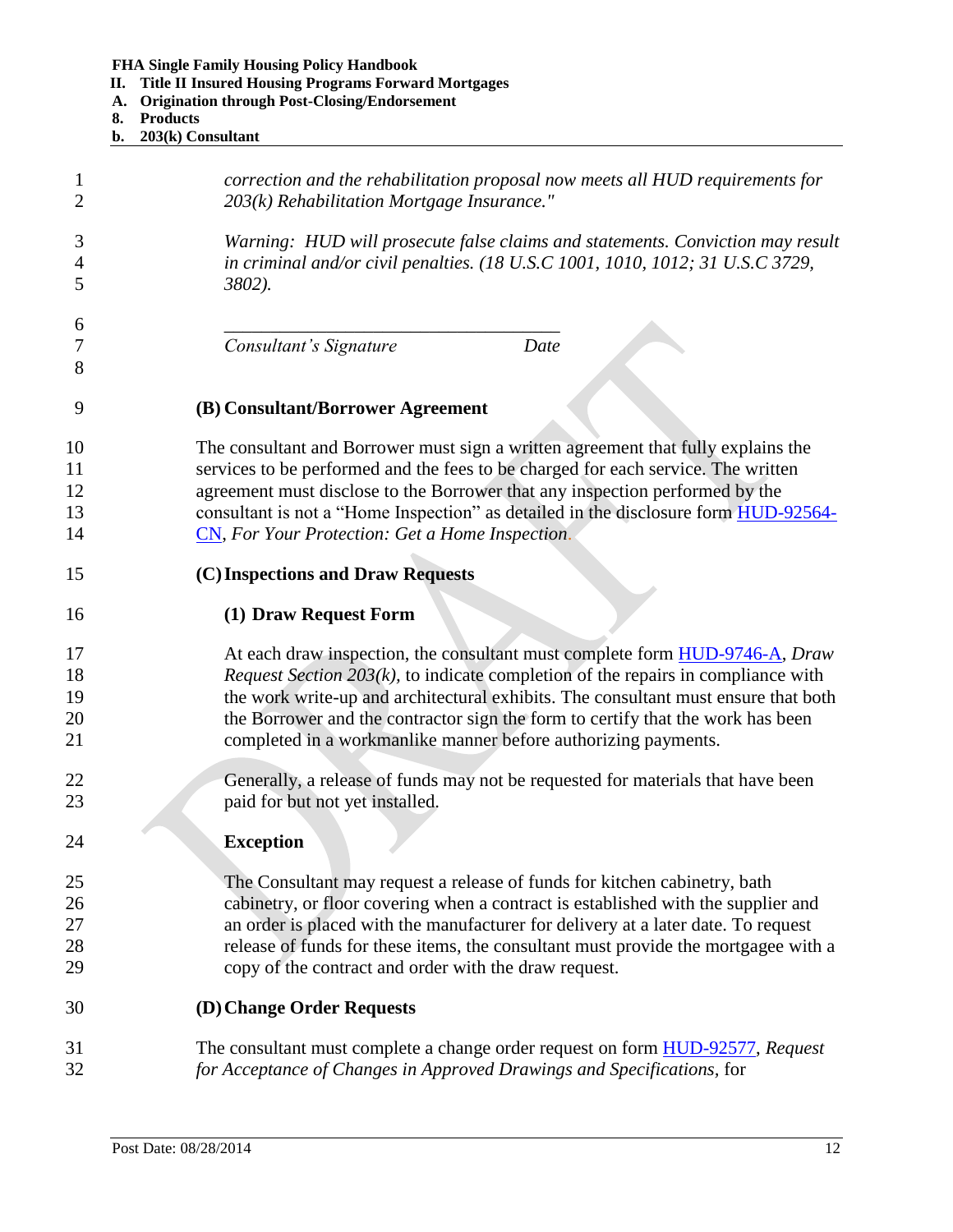- **II. Title II Insured Housing Programs Forward Mortgages**
- **A. Origination through Post-Closing/Endorsement**
- **8. Products**
- **b. 203(k) Consultant**

| 2 | contingency items and other changes that may increase or decrease the cost of<br>rehabilitation or the value of the property.                               |
|---|-------------------------------------------------------------------------------------------------------------------------------------------------------------|
| 4 | Work must be 100 percent complete on each change order item before the consultant<br>may authorize release of funds for the work noted on the change order. |
|   |                                                                                                                                                             |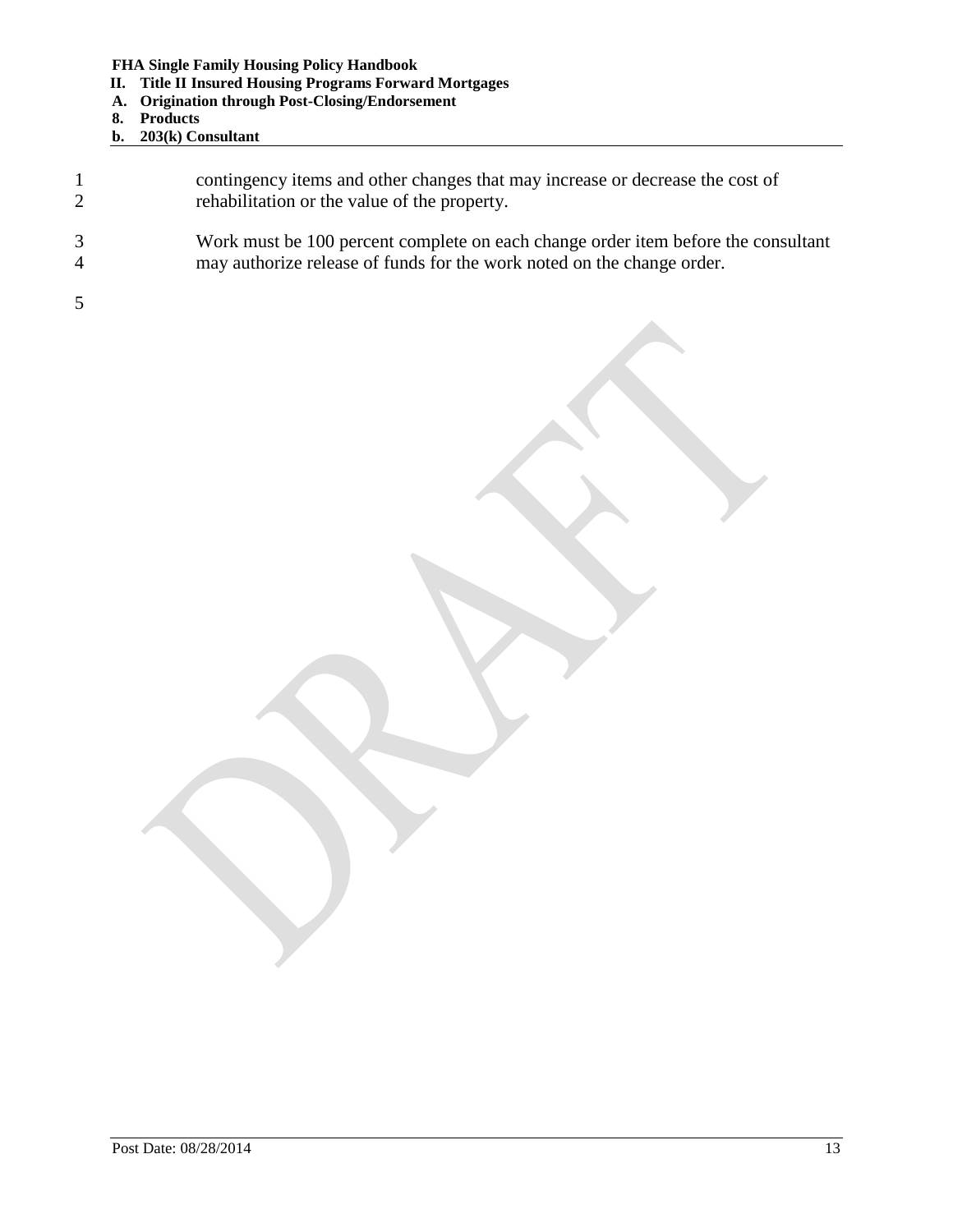- **II. Title II Insured Housing Programs Forward Mortgages**
- **A. Origination through Post-Closing/Endorsement**
- **8. Products**
- **b. 203(k) Consultant**

**Glossary and Acronyms**

# <span id="page-15-0"></span>**GLOSSARY**

#### **Borrower**

- Borrower refers to each and every Borrower on the loan application. It is used to cover all (one
- or many) Borrowers applying for the mortgage.

### **Days**

- Days refer to calendar days.
- 

### **Dwelling Unit**

Dwelling Unit refers to a single unit of residence for a household of one or more persons.

### **Proposed Construction**

- Proposed Construction refers to a property where no concrete or permanent materials have been
- placed. Digging of footing and placement of rebar is not considered permanent.
- 

# **Structure**

- Structure refers to a building that has a roof, walls, and stands permanently in one place which
- contains single or multiple housing units that are used for human habitation.
- 

## **Work Item**

- Work Item refers to a specific repair or improvement that will be performed.
-